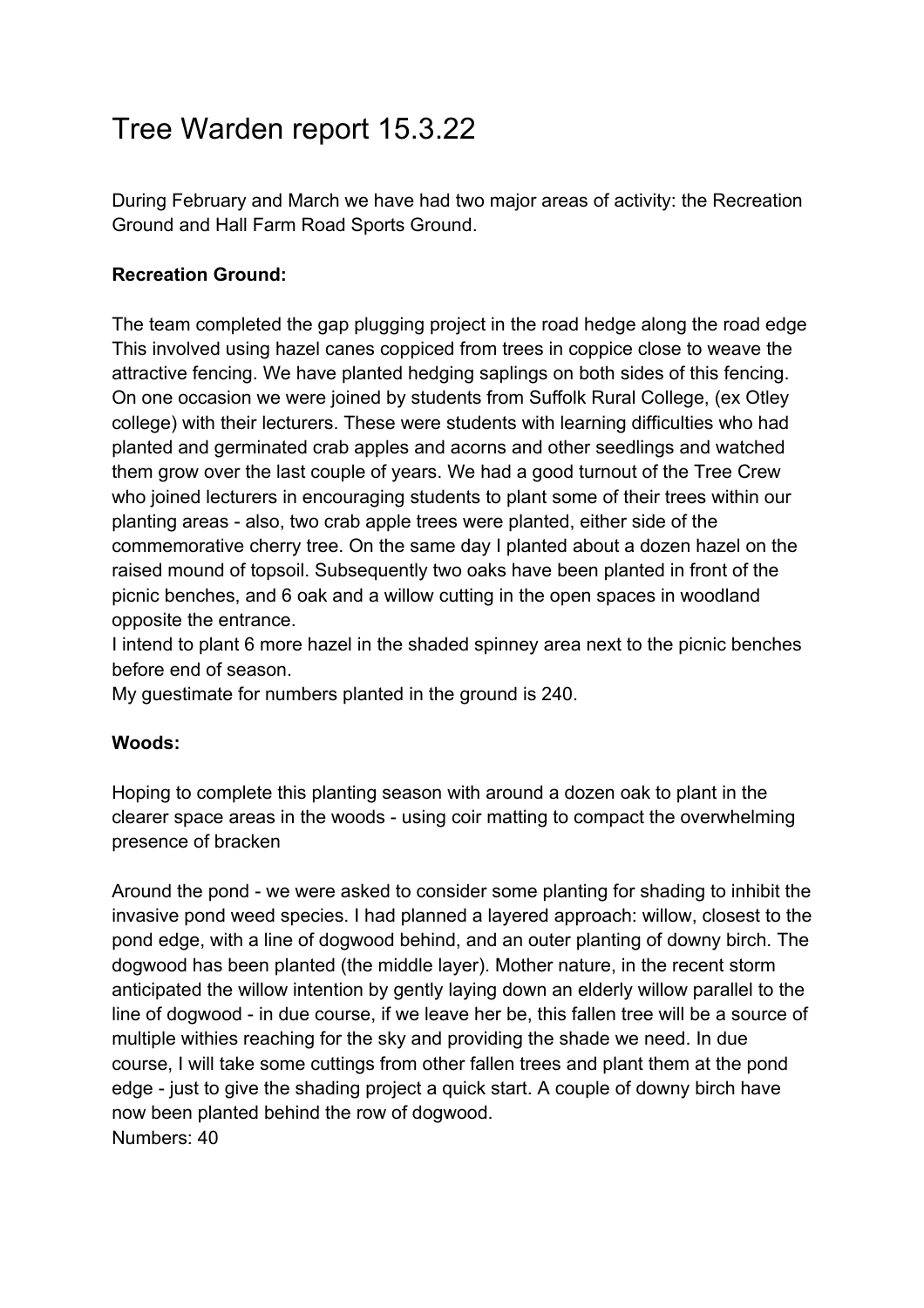## **Hall Farm Sports Ground**

We have had three bursts of work here: mostly to green-screen the surrounding wood panel fencing - the first being the fencing erected by Phil to close off the run through gap into the community farm area. In the next two visits I was joined by local resident, Cllr Harvey-Smith. Extending the fence screening we also planted 10 crab apples behind the fruit trees planted by the Transition Group.

At our last visit, progress was halted on account of running out of canes. It has occurred to me, whilst waiting for my efforts to source canes to bear fruit, that we can plant alongside the edge of the dead hedge without necessity for canes, as long as the maintenance people are mad aware of the presence of the hedglings and limit their mowing to a foot away from the hedge. And, I think the plan is for encouragement of wildflower / wilding in that area - in which case the hedglings will take their chances alongside re-naturing and will this be protected. This work remains to be completed - we're low on hedging stock, but Woodbridge has just received a fresh consignment that I can make use of for our purposes here in Melton.

We have so far planted 179 saplings at Hall Farm Road Sports Ground - this figure has been doubly and independently verified by Cllr Harvey-Smith's twins!

## **Orchard Close**

On a bare square patch of grass, I've supplemented a line of specimen trees planted by the former Tree Warden with a partial L shaped hedge - double row: hawthorn on the outside and wild rose on the inside - ending off with a wild cherry at the end. At the bottom of the square, opposite the road edge there is a broken line (leaving wall space for potential goalmouth) comprising hazel and field maple - with a crab apple at the end. I met with neighbouring residents who indicated willingness to keep an eye on these during drought periods. Number guess: 70

#### **Bury Hill**

Two wild cherry within the copse opposite the entrance to Fernhill close; a couple of wild cherry and a whitebeam (sneaked) onto the edges of pre-existing decorative beds at the bottom of Fernhill Close. And, in the rectangular patch adjacent to the footpath down into the woods from Fernhill Close around 35 - quite a number of hazel - some in spirals, some anonymously planted as a potential fence panel covering.

Sad, and necessary to see the cedar go, the long trunk / bench and circular cut seats have been arranged in a seating circle. The newly planted pine has a local resident as its Tree-Friender to water it in drier months.